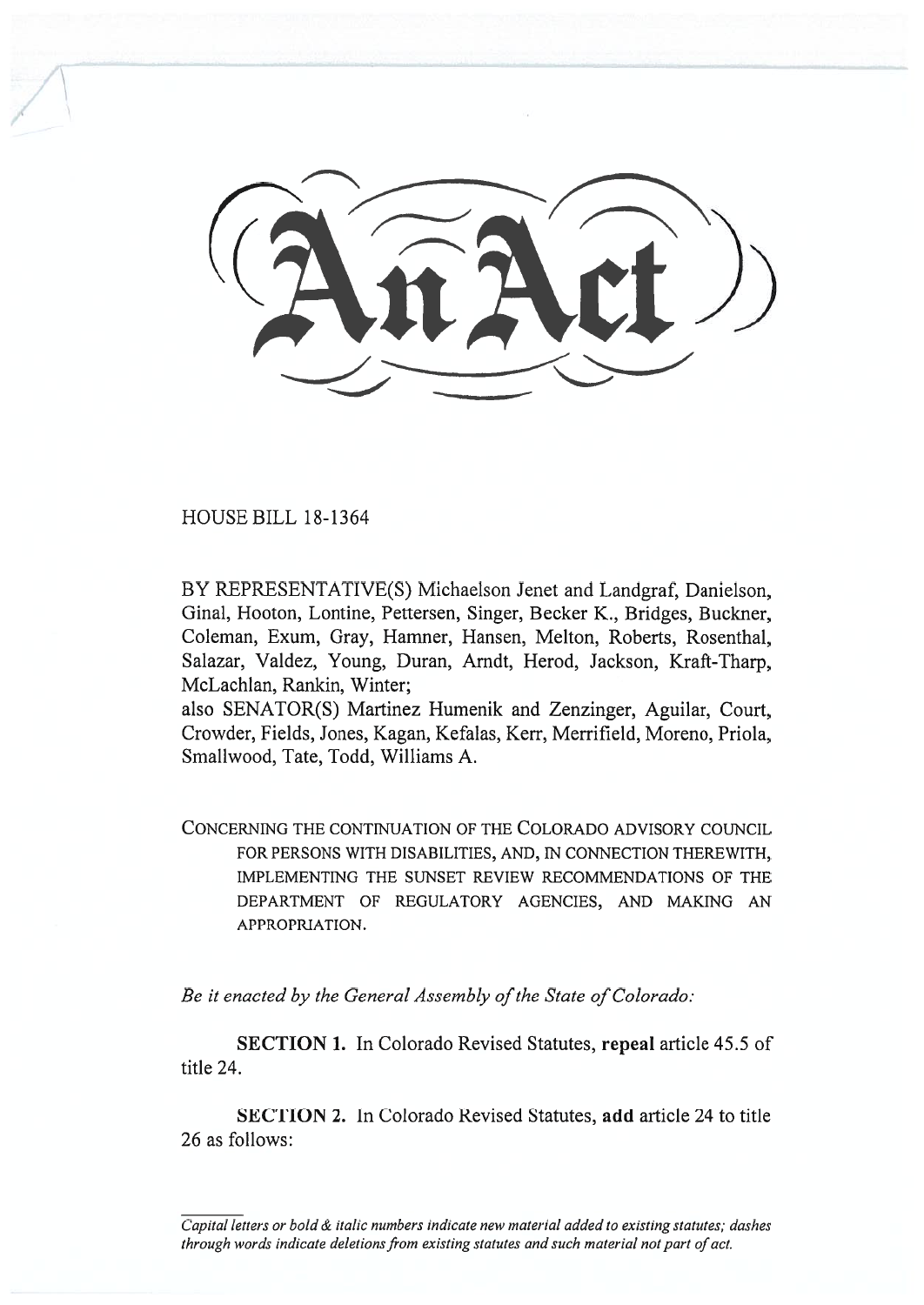## **ARTICLE 24 Colorado Advisory Council for Persons with Disabilities**

**26-24-101. Legislative declaration.** (1) THE GENERAL ASSEMBLY FINDS AND DECLARES THAT:

(a) NEARLY A HALF MILLION COLORADANS HAVE ONE OR MORE PHYSICAL, MENTAL, OR DEVELOPMENTAL DISABILITIES;

(b) PERSONS WITH DISABILITIES ARE OFTEN SUBJECT TO DISCRIMINATION IN THE AREAS OF TELECOMMUNICATIONS, PUBLIC SERVICES, PUBLIC ACCOMMODATIONS OPERATED BY PRIVATE ENTITIES, AND EMPLOYMENT; AND

(c) THE FEDERAL "AMERICANS WITH DISABILITIES ACT OF 1990", 42 U.S.C. SEC. 12101 ET SEQ., AS AMENDED, ESTABLISHED PRINCIPLES AND GUIDELINES REGARDING PERSONS WITH DISABILITIES.

(2) THEREFORE, IT IS IN THE BEST INTERESTS OF THE STATE OF COLORADO TO STRIVE TO ENSURE EQUALITY OF OPPORTUNITY, INDEPENDENT LIVING, AND ECONOMIC SELF-SUFFICIENCY FOR ALL OF THE STATE'S CITIZENS, INCLUDING PERSONS WITH DISABILITIES.

**26-24-102. Definitions.** AS USED IN THIS ARTICLE 24 UNLESS THE CONTEXT OTHERWISE REQUIRES:

(1) "COUNCIL" MEANS THE COLORADO ADVISORY COUNCIL FOR PERSONS WITH DISABILITIES CREATED IN SECTION 26-24-103.

(2) "PERSON WITH A DISABILITY" MEANS A PERSON WHO:

(a) HAS A PHYSICAL OR MENTAL IMPAIRMENT OR CHRONIC MEDICAL CONDITION THAT SUBSTANTIALLY LIMITS ONE OR MORE OF HIS OR HER MAJOR LIFE ACTIVITIES;

(b) HAS A RECORD OF SUCH AN IMPAIRMENT; OR

(c) IS REGARDED AS HAVING SUCH AN IMPAIRMENT.

PAGE 2-HOUSE BILL 18-1364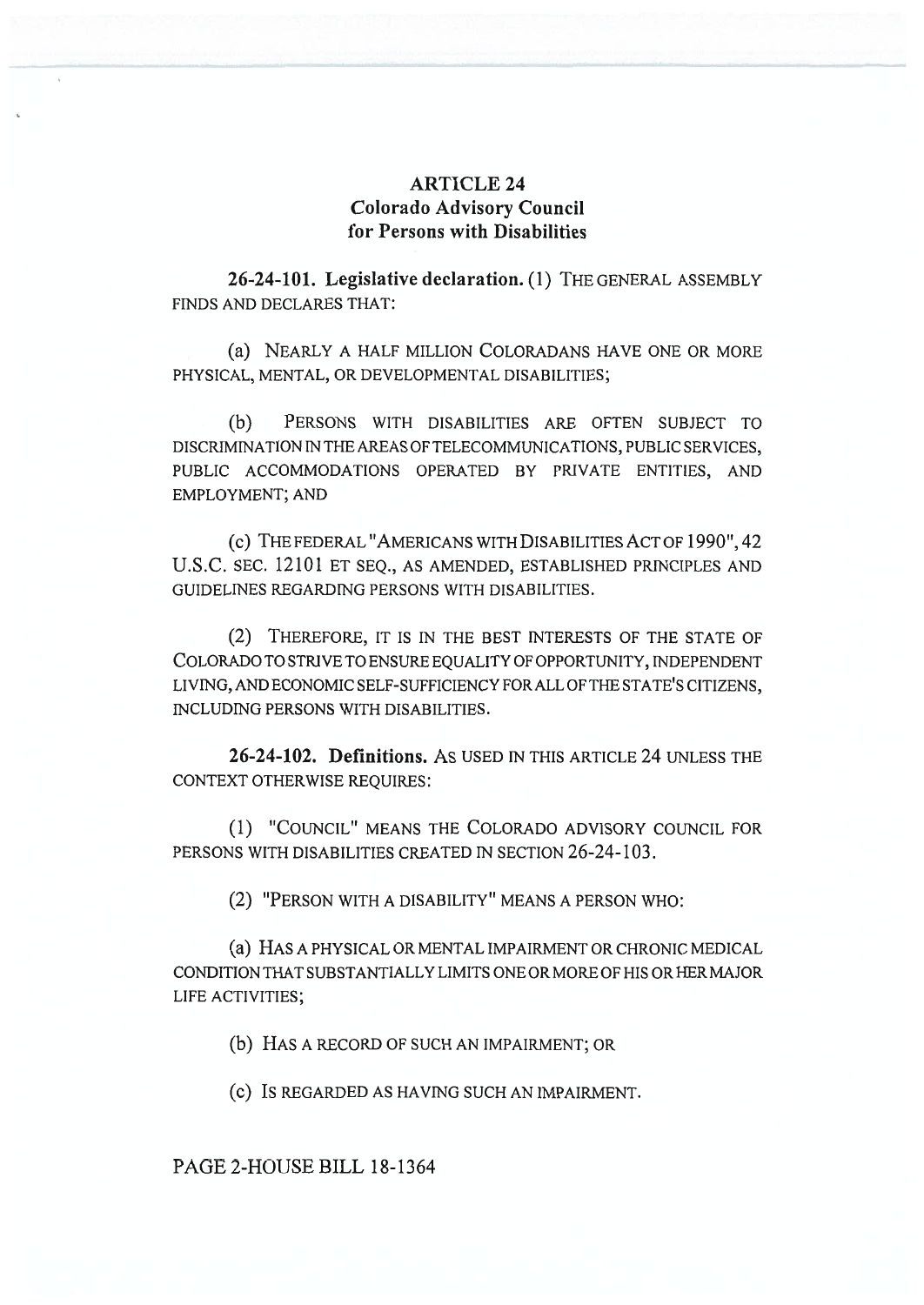**26-24-103. Colorado advisory council for persons with disabilities - creation - appointments - meetings.** (1) THE COLORADO ADVISORY COUNCIL FOR PERSONS WITH DISABILITIES IS CREATED IN THE STATE DEPARTMENT.

(2) THE COUNCIL CONSISTS OF SEVEN VOTING MEMBERS AND THREE NONVOTING MEMBERS AND MUST REFLECT STATEWIDE PARTICIPATION AND A COMMITMENT TO THE INCLUSION OF PERSONS WITH DISABILITIES AS FOLLOWS:

(a) VOTING MEMBERS INCLUDE:

(I) TWO MEMBERS SELECTED BY THE GOVERNOR; AND

(II) FIVE MEMBERS SELECTED BY THE EXECUTIVE DIRECTOR FOLLOWING A PUBLIC APPLICATION PROCESS FOR CANDIDATES. OF THE FIVE MEMBERS SELECTED PURSUANT TO THIS SUBSECTION (2)(a)(II), AT LEAST THREE MUST BE EITHER A PERSON WITH A DISABILITY OR A FAMILY MEMBER OF A PERSON WITH A DISABILITY; AND

(b) THREE NONVOTING MEMBERS, AS APPOINTED BY THE EXECUTIVE DIRECTOR, WHO MUST REPRESENT THREE SEPARATE TYPES OF ORGANIZATIONS THAT PROVIDE SERVICES TO THE DISABILITY COMMUNITY.

(3) COUNCIL MEMBERS APPOINTED PURSUANT TO SUBSECTION (2)(a)(I) OF THIS SECTION SHALL SERVE THREE-YEAR TERMS, AND COUNCIL MEMBERS APPOINTED PURSUANT TO SUBSECTIONS  $(2)(a)(II)$  AND  $(2)(b)$  OF THIS SECTION SHALL SERVE TWO-YEAR TERMS. SUBSEQUENTLY APPOINTED MEMBERS SHALL SERVE TWO-YEAR TERMS.

(4) THE ORIGINAL APPOINTING ENTITY SHALL APPOINT A QUALIFIED PERSON TO FILL A VACANCY ON THE COUNCIL FOR THE REMAINDER OF ANY UNEXPIRED TERM. IF THE ORIGINAL APPOINTING ENTITY DOES NOT APPOINT A PERSON TO FILL THE VACANCY WITHIN SIXTY DAYS AFTER THE DATE THE VACANCY ARISES, THE SPEAKER OF THE HOUSE OF REPRESENTATIVES AND THE PRESIDENT OF THE SENATE, WITHIN NINETY DAYS AFTER THE DATE THE VACANCY ARISES, SHALL JOINTLY APPOINT A QUALIFIED PERSON TO FILL THE VACANCY. IF THE SPEAKER OF THE HOUSE OF REPRESENTATIVES AND THE PRESIDENT OF THE SENATE DO NOT APPOINT A PERSON TO FILL THE VACANCY WITHIN THE NINETY-DAY PERIOD, THE COUNCIL, BY A MAJORITY VOTE, SHALL

PAGE 3-HOUSE BILL 18-1364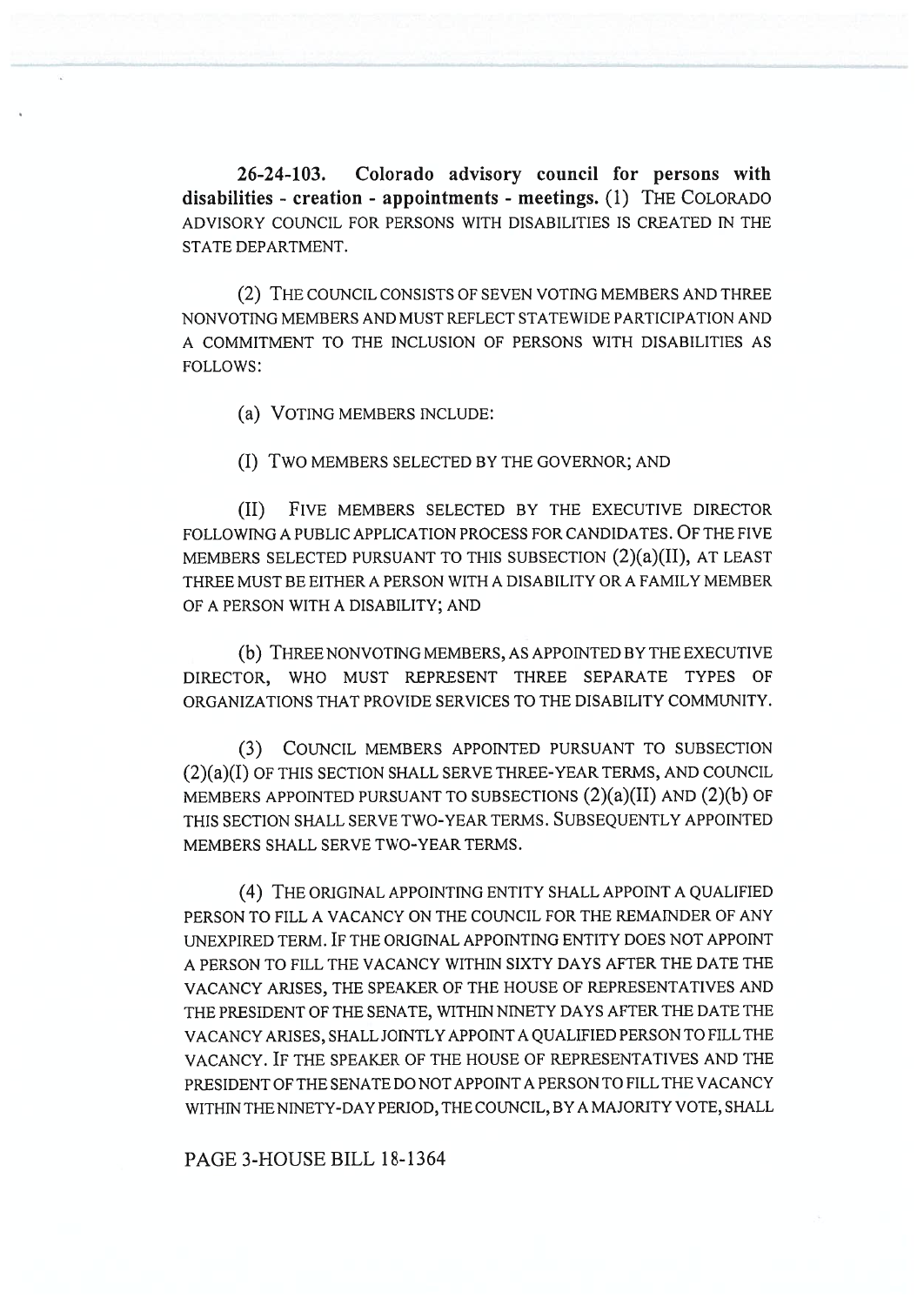## APPOINT A QUALIFIED PERSON TO FILL THE VACANCY.

(5) THE COUNCIL SHALL CONVENE ITS FIRST MEETING ON OR BEFORE AUGUST 1, 2018, AND MEET AT LEAST QUARTERLY THEREAFTER. THE MEETINGS OF THE COUNCIL SHALL ALSO BE HELD ON CALL OF THE CHAIR OR AT THE REQUEST OF AT LEAST THREE MEMBERS OF THE COUNCIL. THE MEMBERS OF THE COUNCIL SHALL SELECT THE COUNCIL CHAIR AT THE FIRST MEETING. THE COUNCIL SHALL PROVIDE SUFFICIENT ADVANCE NOTICE OF EACH QUARTERLY MEETING TO THE INDIVIDUAL EMPLOYED BY EACH STATE DEPARTMENT WHO IS RESPONSIBLE FOR COORDINATING DEPARTMENTAL ACTIONS RELATED TO THE FEDERAL "AMERICANS WITH DISABILITIES ACT OF 1990", 42 U.S.C. 12101 ET SEQ., AS AMENDED, SO THAT SUCH INDIVIDUALS CAN ATTEND THE QUARTERLY MEETINGS AND PROVIDE UPDATES TO THE COUNCIL ON INDIVIDUAL DEPARTMENTS' PROGRAMS AND ACCESSIBILITY ISSUES.

(6) EXCEPT AS PROVIDED FOR IN SECTION 2-2-326, COUNCIL MEMBERS SHALL NOT RECEIVE COMPENSATION FOR THEIR TIME BUT MAY BE REIMBURSED FOR ACTUAL AND NECESSARY EXPENSES, INCLUDING AN ALLOWANCE FOR MILEAGE AS PROVIDED IN SECTION 24-9-104 (2) AND ANY REASONABLE AND NECESSARY EXPENSES ASSOCIATED WITH PROVIDING ACCOMMODATIONS FOR A COUNCIL MEMBER'S DISABILITY.

(7) THE STATE DEPARTMENT SHALL PROVIDE STAFF SUPPORT TO THE COUNCIL AS NECESSARY.

**26-24-104. Powers and duties of the council.** (1) THE COUNCIL HAS THE FOLLOWING POWERS, FUNCTIONS, AND DUTIES:

(a) RECOMMENDING AND REVIEWING LEGISLATION, THROUGH THE STATE DEPARTMENT, RELATED TO ACCESSIBILITY, SERVICES AND SUPPORTS, AND OTHER ISSUES CONCERNING THE DISABILITY COMMUNITY;

(b) CONDUCTING INFORMAL REVIEWS OF VARIOUS STATE DEPARTMENTS RELATED TO ACCESSIBILITY ISSUES RELATED TO PERSONS WITH DISABILITIES;

(C) CREATING AND MAINTAINING A WEBSITE THAT INCLUDES RESOURCES FOR PERSONS WITH DISABILITIES;

PAGE 4-HOUSE BILL 18-1364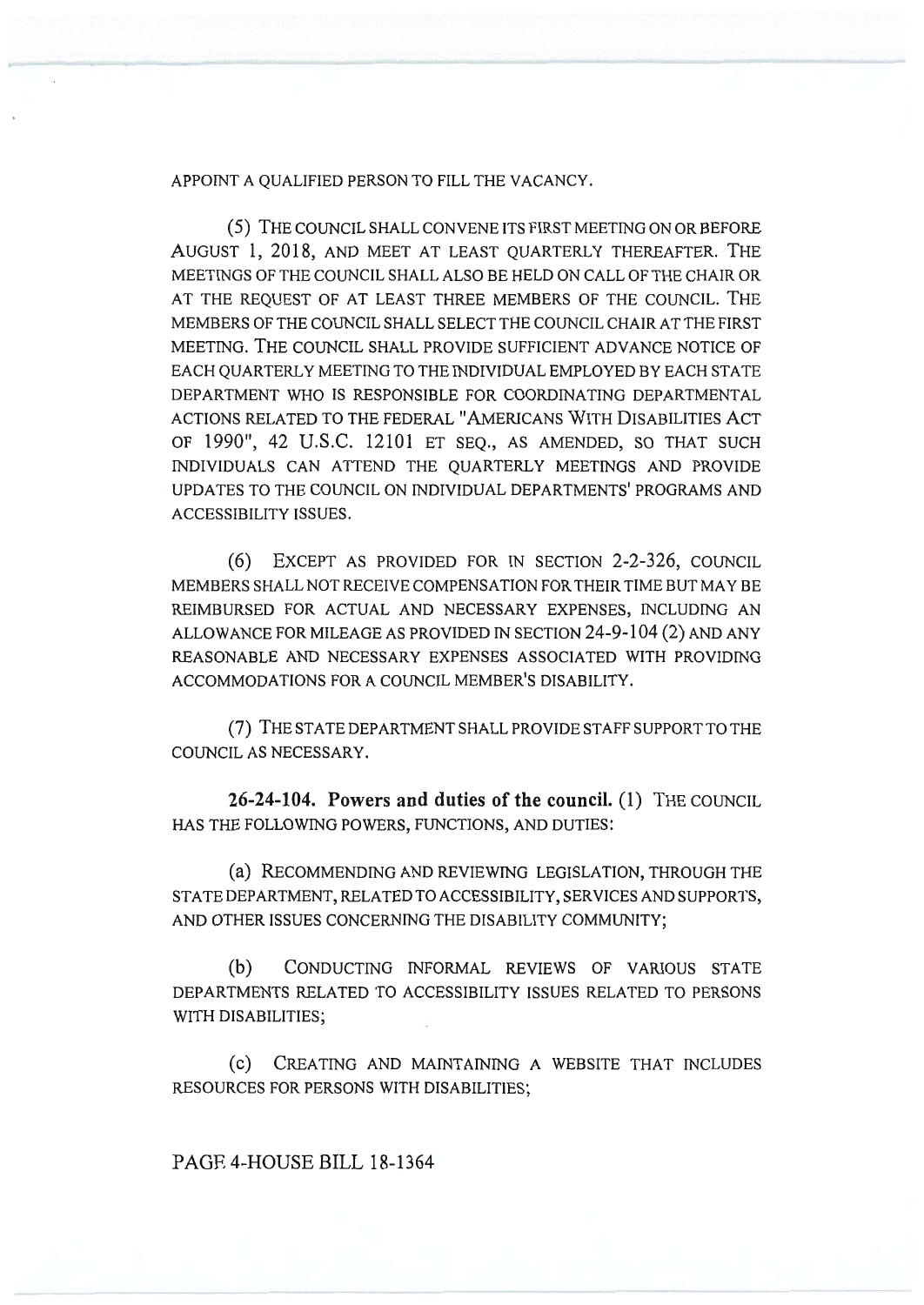(d) MAINTAINING A CURRENT LIST OF THE INDIVIDUAL EMPLOYED BY EACH STATE DEPARTMENT WHO IS RESPONSIBLE FOR COORDINATING DEPARTMENTAL ACTIONS RELATED TO THE FEDERAL "AMERICANS WITH DISABILITIES ACT OF 1990", 42 U.S.C. 12101 ET SEQ., AS AMENDED;

(e) COORDINATING WITH STATE BOARDS, ADVISORY COUNCILS, AND COMMISSIONS ESTABLISHED FOR OR RELATED TO PERSONS WITH DISABILITIES;

(f) ISSUING AN ANNUAL REPORT TO THE GOVERNOR AND GENERAL ASSEMBLY ON THE STATE'S PROGRAMS, SERVICES, AND POLICIES AFFECTING AND ADDRESSING PERSONS WITH DISABILITIES;

(g) MONITORING THE STATE'S IMPLEMENTATION OF TITLE II OF THE FEDERAL "AMERICANS WITH DISABILITIES ACT OF 1990", 42 U.S.C. 12101 ET SEQ., AS AMENDED;

(h) ACTING AS AN ADDITIONAL ENTRY POINT FOR PUBLIC GRIEVANCES REGARDING DISABILITY ISSUES AND REFERRING THOSE GRIEVANCES TO THE APPROPRIATE STATE AGENCY OR PERSONNEL;

(i) COORDINATING EFFORTS AND RESPONSIBILITIES RELATED TO THE DISABLED PARKING EDUCATION PROGRAMS PURSUANT TO SECTIONS 42-1-227 AND 42-3-204; AND

(j) CONDUCTING RESEARCH CONCERNING HOW TO MAKE COLORADO THE BEST STATE FOR PERSONS WITH DISABILITIES, INCLUDING BUT NOT LIMITED TO RESEARCH ON HOUSING, TRANSPORTATION, EMPLOYMENT, EDUCATION, AND HEALTH CARE ISSUES AS THOSE ISSUES RELATE TO PERSONS WITH DISABILITIES.

**26-24-105. Gifts, grants, and donations.** THE COUNCIL IS AUTHORIZED TO RECEIVE AND EXPEND GIFTS, GRANTS, AND DONATIONS FROM INDIVIDUALS, PRIVATE ORGANIZATIONS, FOUNDATIONS, OR ANY GOVERNMENTAL UNIT; EXCEPT THAT THE COUNCIL MAY NOT ACCEPT A GIFT, GRANT, OR DONATION IF IT IS SUBJECT TO CONDITIONS THAT ARE INCONSISTENT WITH THIS ARTICLE 24 OR ANY OTHER LAW OF THIS STATE.

**26-24-106. Repeal of article.** THIS ARTICLE 24 IS REPEALED, EFFECTIVE SEPTEMBER 1, 2023. PRIOR TO REPEAL, THE COUNCIL MUST BE

PAGE 5-HOUSE BILL 18-1364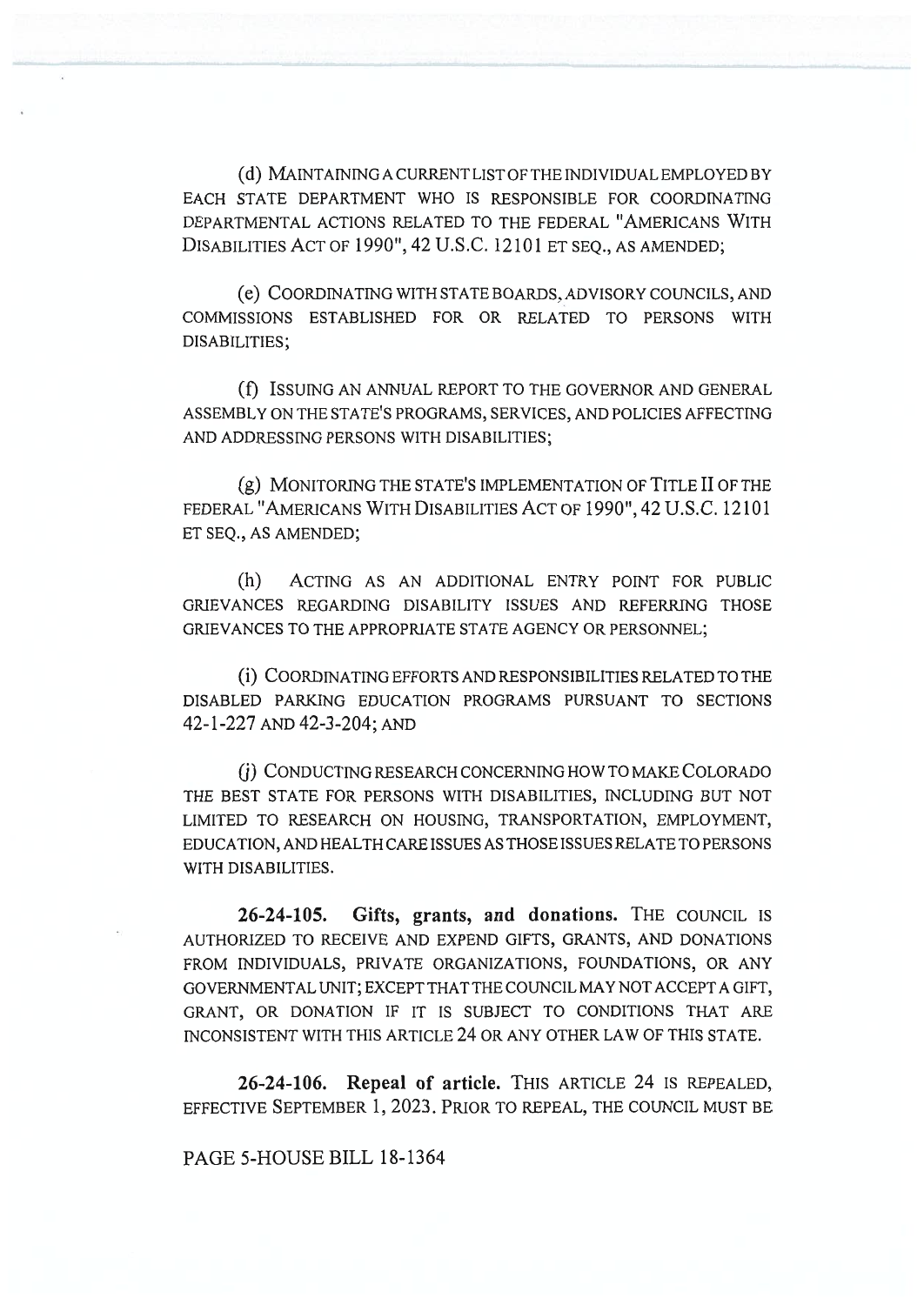REVIEWED, AS PROVIDED IN SECTION 2-3-1203.

**SECTION 3.** In Colorado Revised Statutes, 2-3-1203, **repeal**   $(6)(a)(III)$ ; and **add**  $(14)(a)(IX)$  as follows:

**2-3-1203. Sunset review of advisory committees - legislative declaration - definition - repeal.** (6) (a) The following statutory authorizations for the designated advisory committees will repeal on July 1, 2018:

y council for persons with disabilities created in section  $24 - 45.5 - 103$ , C.R.S.;

(14) (a) The following statutory authorizations for the designated advisory committees are scheduled for repeal on September 1, 2023:

(IX) THE COLORADO ADVISORY COUNCIL FOR PERSONS WITH DISABILITIES CREATED IN SECTION 26-24-103.

**SECTION 4.** In Colorado Revised Statutes, 19-3.5-104, **amend** (2) introductory portion and (2)(c) as follows:

**19-3.5-104. Colorado children's trust fund board - creation members.** (2) The board shall consist CONSISTS of nine members, as follows:

(c) Six persons appointed by the governor and confirmed by the senate, five of whom shall be knowledgeable in the area of child abuse prevention and represent some of the following areas: Law enforcement; medicine; law; business; mental health; domestic relations; child abuse prevention; education; and social work; and one who shall be IS a parent or a representative of a parent organization. In making appointments to the board, the governor is encouraged to include representation by at least one member who is a person with a disability, as defined in section  $24-45.5-102$  $(2)$ , C.R.S. SECTION 24-34-301 (2.5), a family member of a person with a disability, or a member of an advocacy group for persons with disabilities, provided that the other requirements of this paragraph (c) SUBSECTION  $(2)(c)$  are met.

**SECTION 5.** In Colorado Revised Statutes, 24-32-706, **amend** (1)

PAGE 6-HOUSE BILL 18-1364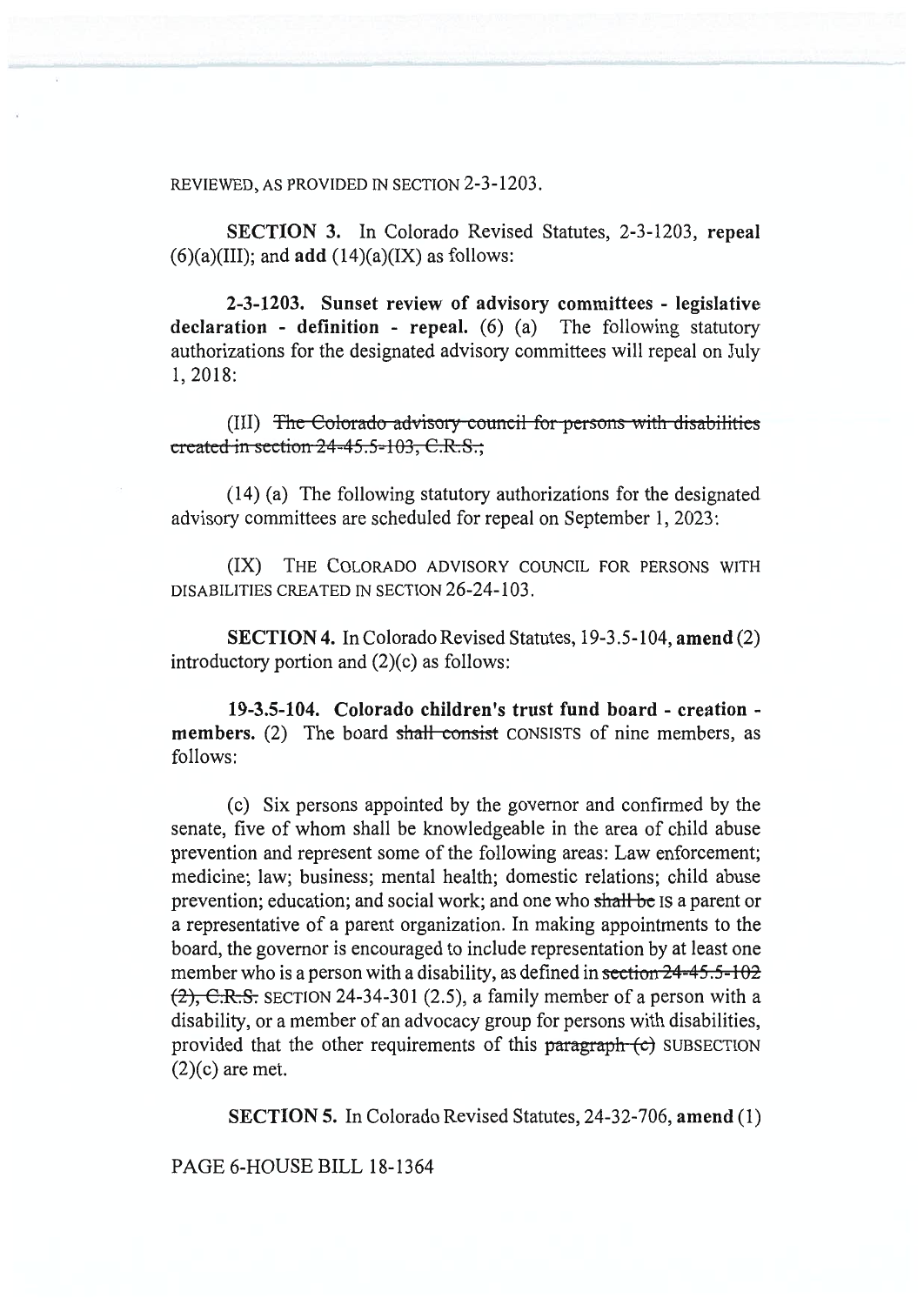## as follows:

24-32-706. State housing board. (1) There is hereby created, within the division of housing, the state housing board. The board shall consist CONSISTS of seven members who shall be appointed by the governor for terms of four years each, except as provided in subsection (2) of this section. In making appointments to the board, the governor shall include representation by at least one member who is a person with a disability, as defined in section  $24-45.5-102$  (2) SECTION 24-34-301 (2.5), a family member of a person with a disability, or a member of an advocacy group for persons with disabilities.

**SECTION** 6. In Colorado Revised Statutes, 25-1-103, **amend** (1) as follows:

**25-1-103. State board of health created.** (1) There is hereby created a state board of health, referred to in this part 1 as the "board". which shall consist THE BOARD CONSISTS of nine members, of which one member shall MUST be appointed by the governor, with the consent of the senate, from each congressional district and the remainder from the state at large. A vacancy on the board occurs whenever any member moves out of the congressional district from which he OR SHE was appointed. A member who moves out of such congressional district shall promptly notify the governor of the date of such HIS OR HER move, but such THE notice is not a condition precedent to the occurrence of the vacancy. The governor shall fill the vacancy by appointment for the unexpired term. No more than five members of the board shall be members of the same major political party. Appointments made to take effect on January 1, 1983, shall be made in accordance with section 24-1-135. C.R.S. Appointments thereafter shall be ARE made, with the consent of the senate, for terms of four years each and shall be made so that no business or professional group shall constitute CONSTITUTES a majority of the board. In making appointments to the board, the governor is encouraged to include representation by at least one member who is a person with a disability, as defined in section  $24-45.5-102(2)$ ; C.R.S. SECTION 24-34-301 (2.5), a family member of a person with a disability, or a member of an advocacy group for persons with disabilities if the other requirements of this subsection (1) are met.

**SECTION** 7. In Colorado Revised Statutes, 25.5-1-301, **amend** (1) as follows:

PAGE 7-HOUSE BILL 18-1364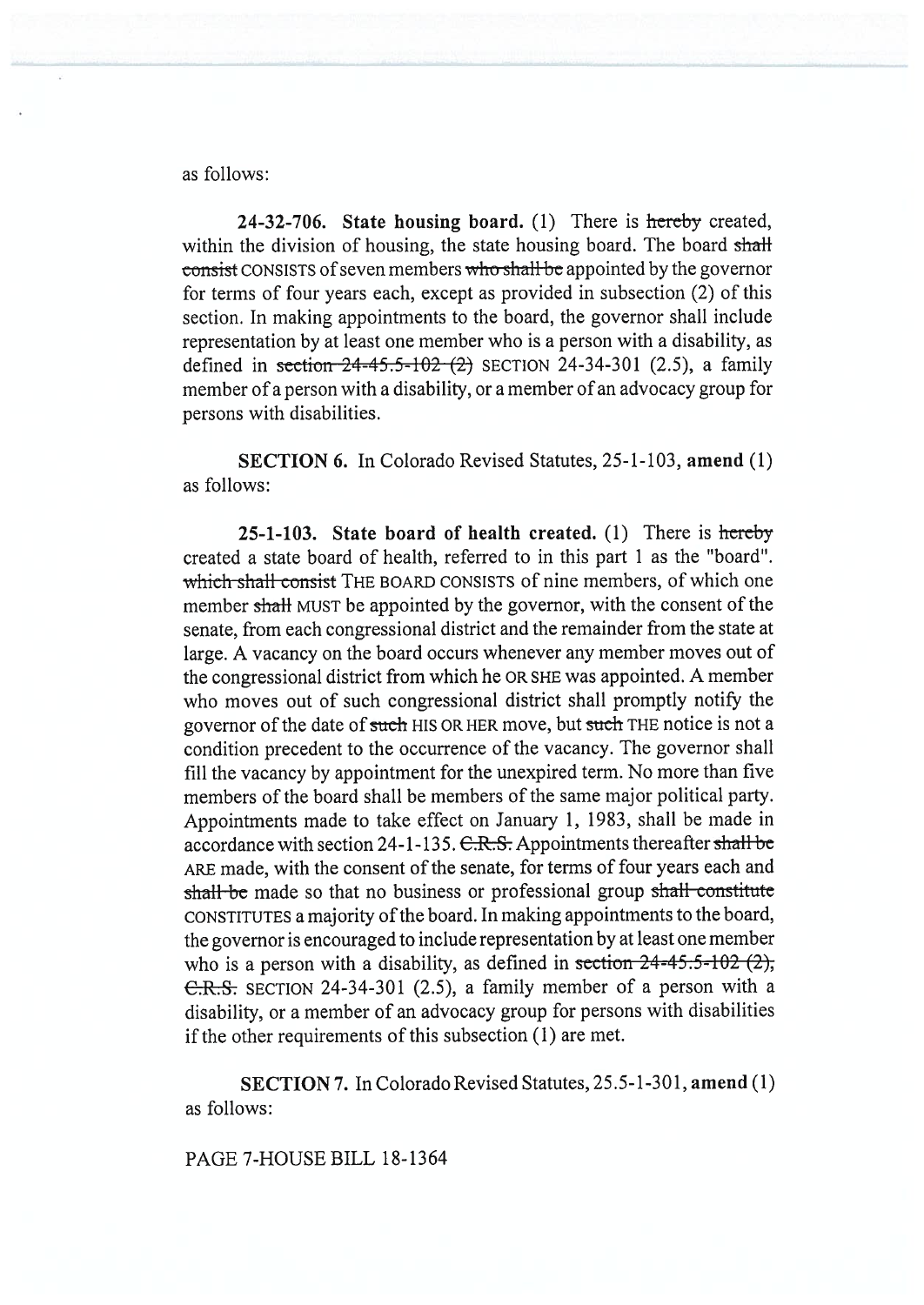25.5-1-301. **Medical services board - creation.** (1) There is hereby created in the state department a medical services board, referred to in this part 3 as the "board". which shall-consist THE BOARD CONSISTS of eleven members appointed by the governor with the consent of the senate. The governor shall appoint persons to the board who have knowledge of medical assistance programs, and one or more of the appointments may include a person or persons who have received services through programs administered by the department within two years of the date of appointment. No more than six members of the board shall be members of the same political party. Of the eleven members appointed to the board, at least one **shall** MUST be appointed from each congressional district. In making appointments to the board, the governor shall include representation by at least one member who is a person with a disability, as defined in section  $24-45.5-102(2)$ , C.R.S. SECTION 24-34-301 (2.5), a family member of a person with a disability, or a member of an advocacy group for persons with disabilities, provided that the other requirements of this subsection (1) are met.

**SECTION 8.** In Colorado Revised Statutes, 26-1-107, **amend (1)(a)**  as follows:

**26-1-107. State board of human services - rules.** (1) (a) There is hereby created the state board of human services, REFERRED TO IN THIS SECTION AS THE "STATE BOARD". The state board shall consist CONSISTS of nine members each of whom shall be appointed by the governor, with the consent of the senate, for terms of four years each. In making appointments to the board, the governor shall include representation by at least one member who is a person with a disability, as defined in section  $24-45.5-102$  $(2)$ , C.R.S. SECTION 24-34-301 (2.5), a family member of a person with a disability, or a member of an advocacy group for persons with disabilities.

**SECTION 9.** In Colorado Revised Statutes, **amend** 27-65-131 as follows:

**27-65-131. Advisory board - service standards and rules.** An advisory board, REFERRED TO AS THE "BOARD" IN THIS SECTION, to the department is established for the purpose of assisting and advising the executive director in accordance with section 27-65-130 in the development of service standards and rules. The board consists of not less than eleven nor more than fifteen members appointed by the governor. The advisory

PAGE 8-HOUSE **BILL** 18-1364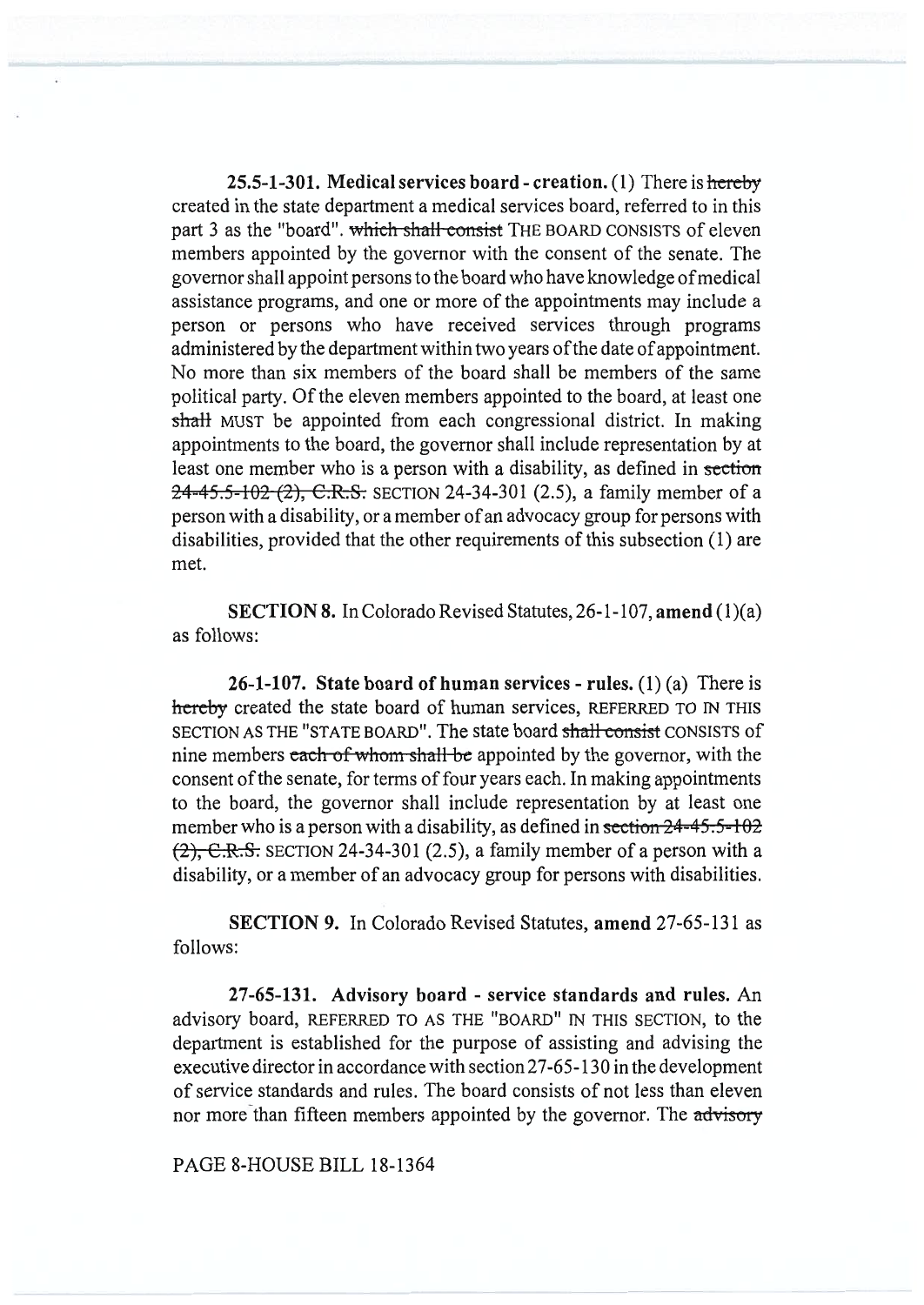board includes one representative each from the office of behavioral health, the department of human services, the department of public health and environment, the university of Colorado health sciences center, and a leading professional association of psychiatrists in this state; at least one member representing proprietary skilled health care facilities; one member representing nonprofit health care facilities; one member representing the Colorado bar association; one member representing consumers of services for persons with mental health disorders; one member representing families ofpersons with mental health disorders; one member representing children's health care facilities; and other persons from both the private and the public sectors who are recognized or known to be interested and informed in the area of the board's purpose and function. In making appointments to the board, the governor is encouraged to include representation by at least one member who is a person with a disability, as defined in section  $24-45.5-102$  $(2)$  SECTION 24-34-301 (2.5), a family member of a person with a disability, or a member of an advocacy group for persons with disabilities, provided that the other requirements of this section are met.

**SECTION 10.** In Colorado Revised Statutes, 42-1-227, **amend** (1) introductory portion; and **add** (2) as follows:

**42-1-227. Disabled parking education program.** (1) Subject to the availability of funds appropriated under TO THE DEPARTMENT OF HUMAN SERVICES PURSUANT TO section 42-1-226, the Colorado advisory council for persons with disabilities, created in section 24-45.5-103, C.R.S. SECTION 26-24-103:

(2) (a) NOTWITHSTANDING THE PROVISIONS OF SUBSECTION (1) OF THIS SECTION, BEGINNING JANUARY 1, 2019, AND CONTINUING THROUGH JUNE 30, 2020, UNLESS OTHERWISE PROVIDED FOR IN SUBSECTION (2)(d) OF THIS SECTION, THE DEPARTMENT OF HUMAN SERVICES, REFERRED TO IN THIS SECTION AS THE "DEPARTMENT", SHALL DESIGNATE A COLORADO NONPROFIT ORGANIZATION, REFERRED TO IN THIS SUBSECTION (2) AS "NONPROFIT ORGANIZATION", TO PERFORM THE DUTIES AND RESPONSIBILITIES SET FORTH IN SUBSECTIONS  $(1)(a)$  and  $(1)(b)$  of this section concerning the DISABLED PARKING EDUCATION PROGRAM. THE DEPARTMENT IS AUTHORIZED TO APPROPRIATE ANY MONEY APPROPRIATED PURSUANT TO SECTION 42-1-226 TO THE NONPROFIT ORGANIZATION DESIGNATED PURSUANT TO SUBSECTION (2)(b) OF THIS SECTION, AND SHALL DISTRIBUTE SUCH MONEY TO THE DESIGNATED NONPROFIT ORGANIZATION ON OR BEFORE NOVEMBER

PAGE 9-HOUSE BILL 18-1364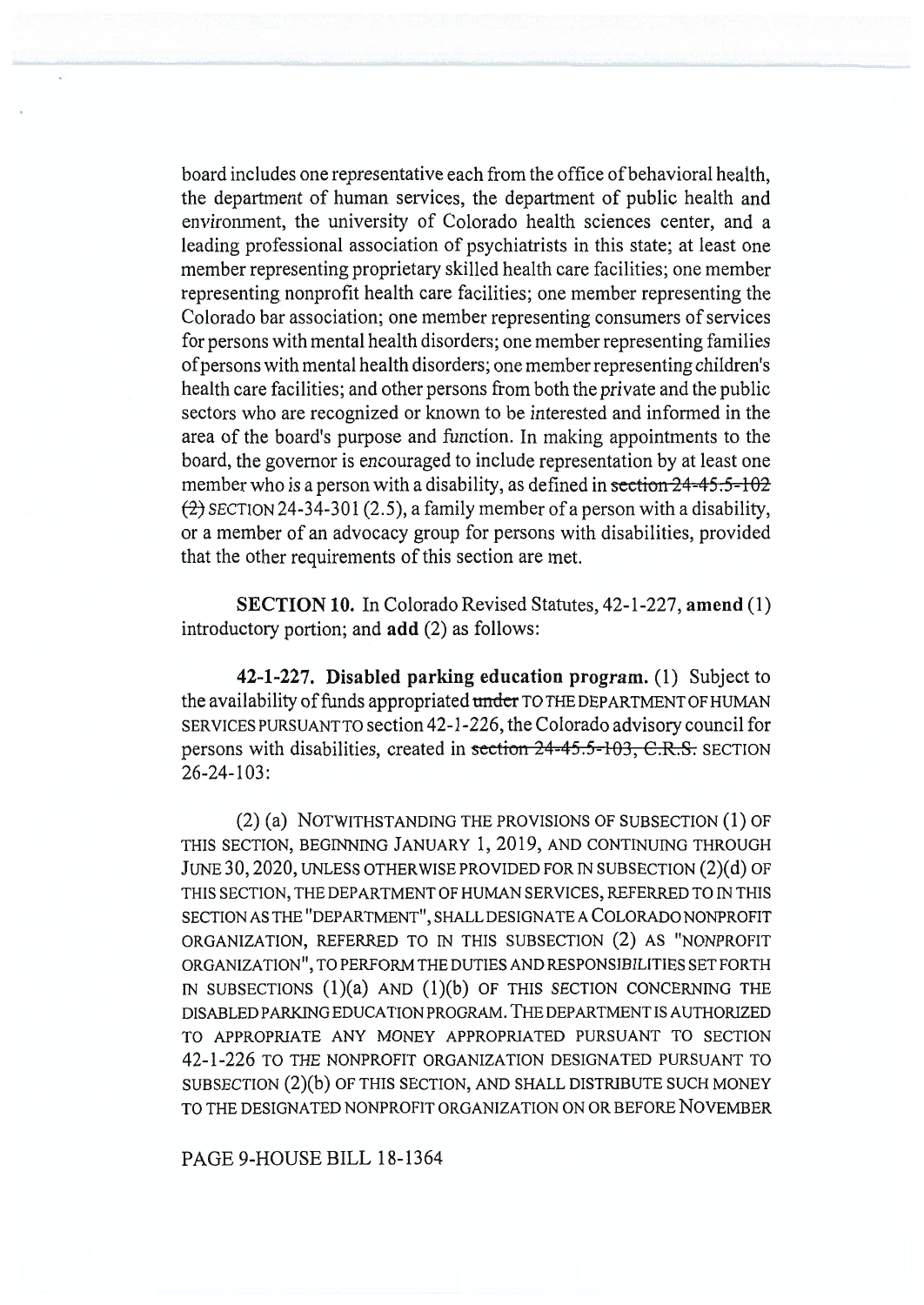1, 2018.

(b) ON OR BEFORE SEPTEMBER 1, 2018, AN INTERESTED NONPROFIT ORGANIZATION SHALL SUBMIT AN APPLICATION TO THE DEPARTMENT TO BECOME THE DESIGNATED NONPROFIT ORGANIZATION. ON OR BEFORE OCTOBER 1, 2018, THE DEPARTMENT SHALL DESIGNATE A SINGLE NONPROFIT ORGANIZATION TO ADMINISTER THE DISABLED PARKING EDUCATION PROGRAM, AFTER CONSIDERATION OF THE FOLLOWING CRITERIA:

(I) WHETHER MORE THAN FIFTY PERCENT OF THE NONPROFIT ORGANIZATION'S BOARD HAS A DISABILITY;

(II) WHETHER MORE THAN THIRTY-THREE PERCENT OF THE NONPROFIT ORGANIZATION'S BOARD QUALIFIES FOR DISABLED PARKING;

(III) WHETHER MORE THAN THIRTY-THREE PERCENT OF THE NONPROFIT ORGANIZATION'S BOARD HAS MARKETING OR ADVERTISING EXPERIENCE;

(IV) WHETHER THE NONPROFIT ORGANIZATION'S BOARD HAS A DISABLED VETERAN;

(V) THE LEVEL OF THE NONPROFIT ORGANIZATION'S SUBJECT MATTER EXPERTISE; AND

(VI) THE NONPROFIT ORGANIZATION'S WILLINGNESS TO PROVIDE IN-KIND OR OTHER CONTRIBUTIONS TO THE DISABLED PARKING EDUCATION PROGRAM.

(c) ON OR BEFORE DECEMBER 1, 2019, THE COLORADO ADVISORY COUNCIL FOR PERSONS WITH DISABILITIES, CREATED IN SECTION 26-24-103, SHALL MAKE A RECOMMENDATION TO THE DEPARTMENT CONCERNING WHETHER OR NOT THE DESIGNATED NONPROFIT ORGANIZATION MUST CONTINUE TO ADMINISTER THE DISABLED PARKING EDUCATION PROGRAM. ON OR BEFORE DECEMBER 31, 2019, THE DEPARTMENT SHALL DETERMINE WHETHER TO CONTINUE TO DESIGNATE THE NONPROFIT ORGANIZATION AS THE ENTITY TO ADMINISTER THE DISABLED PARKING EDUCATION PROGRAM; HOWEVER, UNDER NO CIRCUMSTANCE MAY THE DESIGNATION CONTINUE AFTER JULY 1, 2020.

PAGE 10-HOUSE BILL 18-1364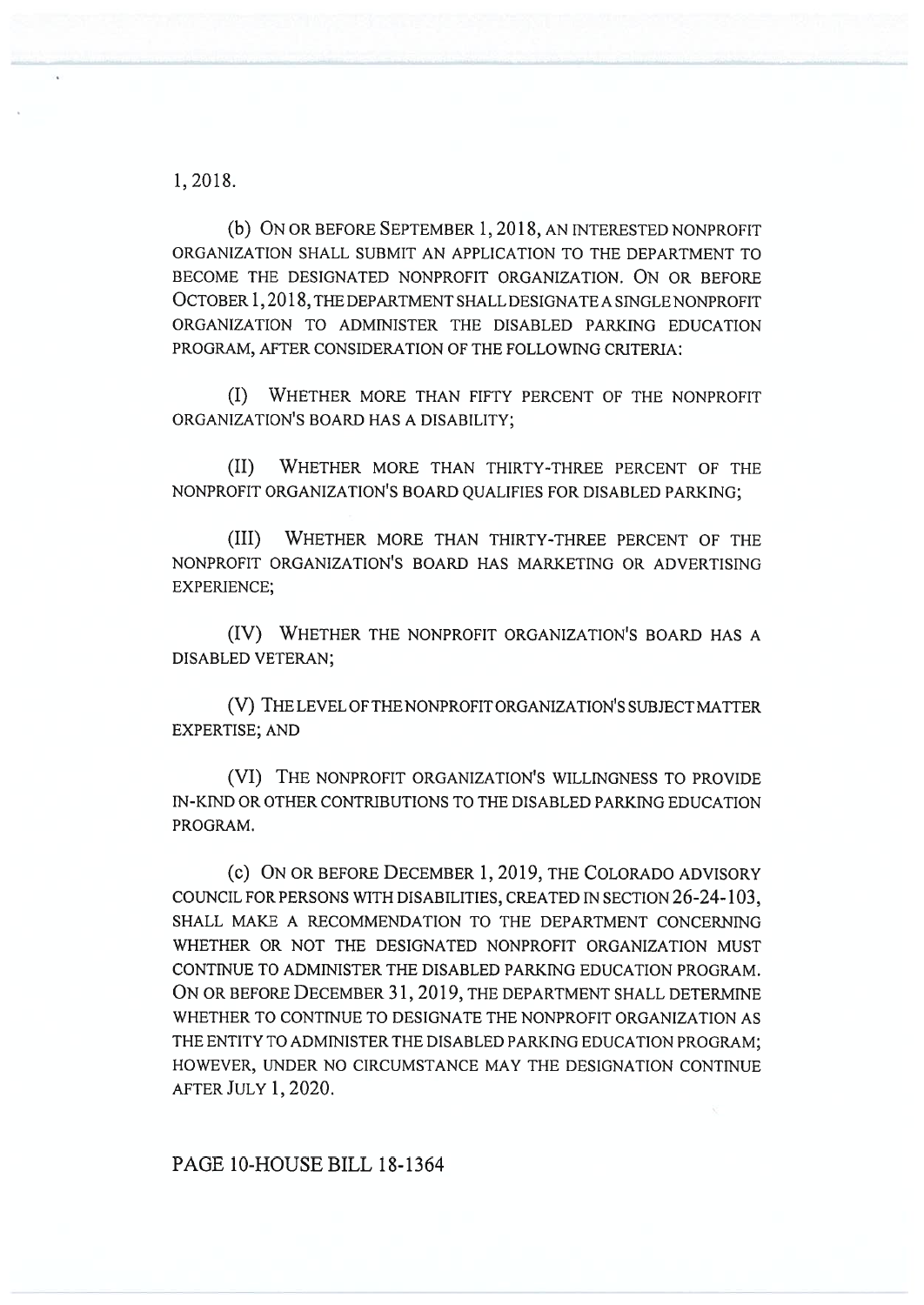(d) NO LATER THAN ONE MONTH FOLLOWING THE TERMINATION OF THE CONTRACT WITH THE DESIGNATED NONPROFIT ORGANIZATION PURSUANT TO SUBSECTION (2)(C) OF THIS SECTION, THE DEPARTMENT SHALL DISTRIBUTE THE MONEY APPROPRIATED TO IT FOR THE DISABLED PARKING EDUCATION PROGRAM PURSUANT TO SUBSECTION (2)(a) OF THIS SECTION TO THE COLORADO ADVISORY COUNCIL FOR PERSONS WITH DISABILITIES FOR THE PURPOSES OF THIS SECTION FOR THE CONTINUED IMPLEMENTATION OF THIS SECTION.

**SECTION 11.** In Colorado Revised Statutes, 42-3-204, **amend**   $(2)(d)$  introductory portion and  $(5)(d)$  as follows:

**42-3-204. Reserved parking for persons with disabilities applicability - definitions - rules.** (2) **Administration by the department.** (d) **Department to establish forms - rules.** The department, in consultation with the Colorado advisory council for persons with disabilities, created in section 24-45.5-103, C.R.S. SECTION 26-24-103, shall promulgate a rule creating an application and renewal form that:

(5) **Issuance of plate or placard - rules.** (d) **Department to give notice of rights and responsibilities.** When a person files an application for issuance or renewal of an identifying plate or placard under this section, the department shall provide to the applicant an informational pamphlet or other informational source, DEVELOPED BY THE DEPARTMENT, that describes reserved parking and the rights and responsibilities of the holders of identifying plates or placards. The pamphlet or other informational source shall be developed by the department in consultation with the Colorado advisory council for persons with disabilities, created in section 24-45.5-103, C.R.S. THE DEPARTMENT, IN CONSULTATION WITH THE COLORADO ADVISORY COUNCIL FOR PERSONS WITH DISABILITIES, CREATED IN SECTION 26-24-103, SHALL DEVELOP THE PAMPHLET OR OTHER INFORMATIONAL SOURCE.

**SECTION 12.** In Colorado Revised Statutes, 43-1-106, **amend**   $(4)(c)$  as follows:

**43-1-106. Transportation commission - powers and duties repeal.** (4) (c) As the terms of the members of the commission expire, the governor shall consider the appointment to the commission of one or more individuals with knowledge or experience in mass transportation in order

PAGE 11-HOUSE BILL 18-1364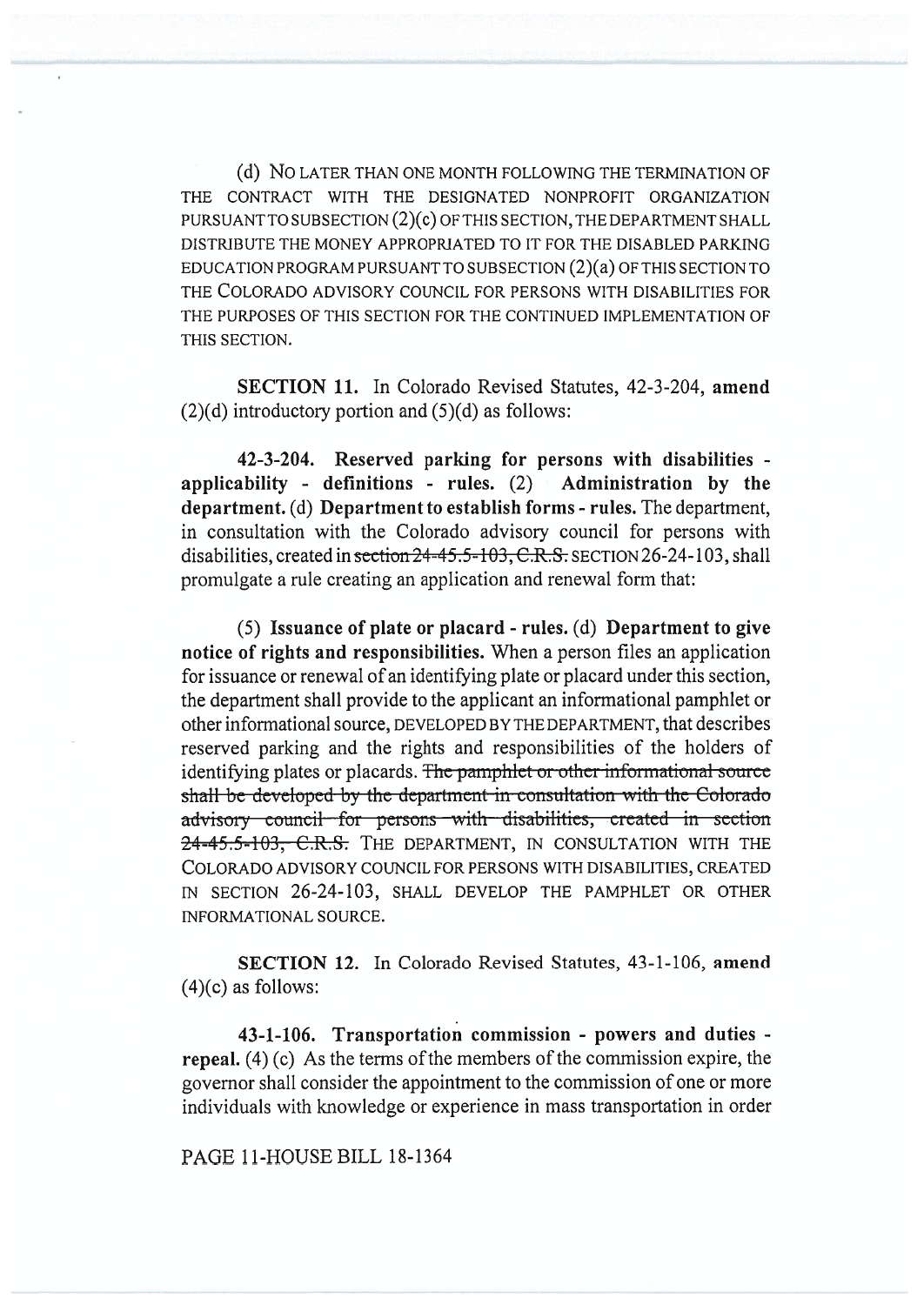to provide for a commission with expertise in different modes of transportation and shall consider the appointment to the commission of at least one individual with knowledge or experience in engineering. In making appointments to the commission, the governor is encouraged to include representation by at least one member who is a person with a disability, as defined in section  $24-45.5-102(2)$ ; C.R.S. SECTION 24-34-301 (2.5), a family member of a person with a disability, or a member of an advocacy group for persons with disabilities, provided that the other requirements of this paragraph  $\left( c \right)$  SUBSECTION (4)(c) are met.

**SECTION 13. Appropriation.** For the 2018-19 state fiscal year, \$250,000 is appropriated to the department of human services for use by the executive director's office. This appropriation is from the general fund and is based on the assumption that the department will require an additional 1.0 FTE. To implement this act, the office may use this appropriation for the council for persons with disabilities.

**SECTION 14. Effective date.** This act takes effect July 1, 2018.

**SECTION 15. Safety clause.** The general assembly hereby finds,